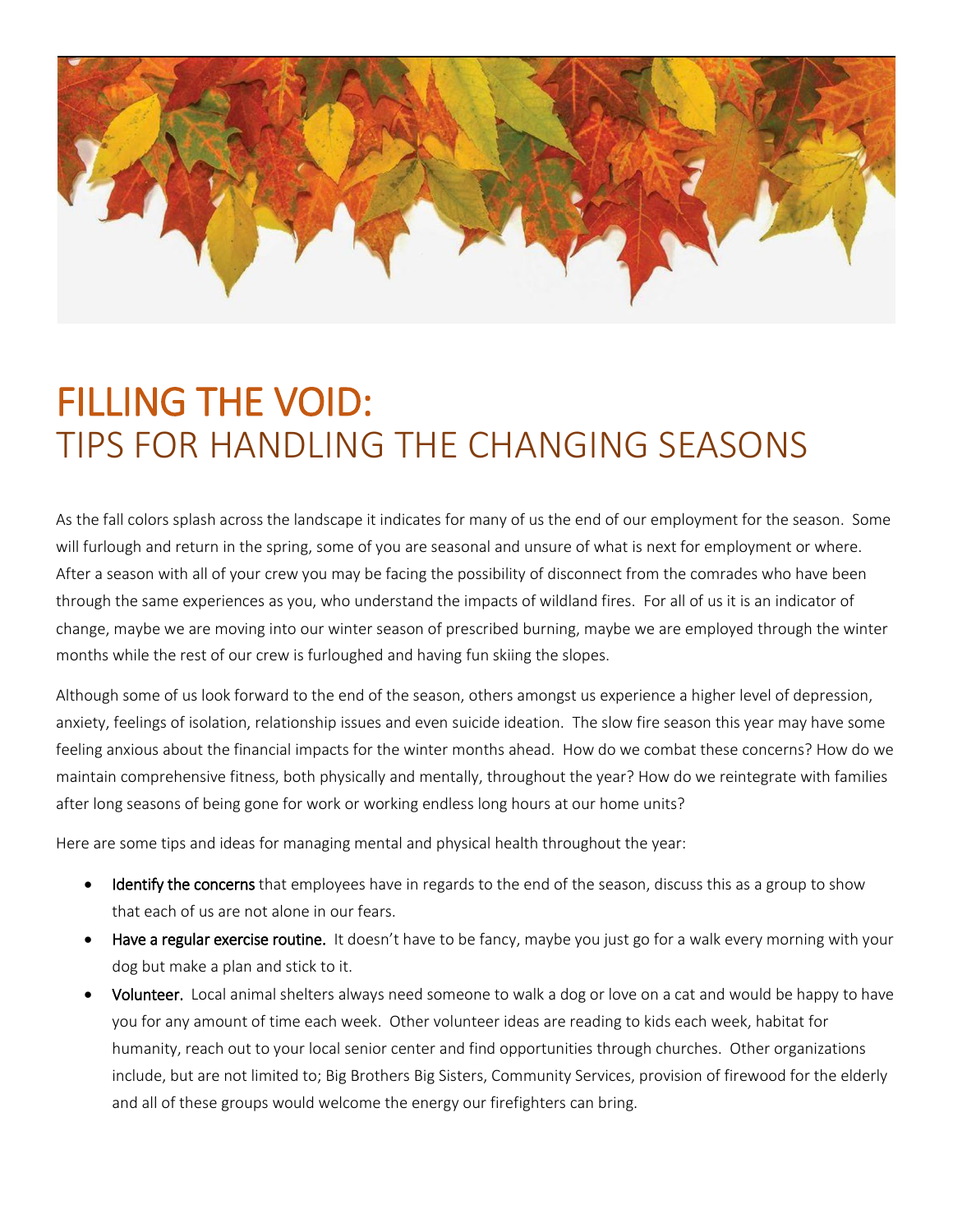- Create a chat group, facebook group, instagram group or other social media group with a hashtag to help show each other across the miles where you are, what is keeping you all occupied during the off-months and to help keep you connected.
- Insure that crew members have a home and support for the off-season, help them to reach out to the Employee Assistance Program (EAP) prior to the end of their employment if they need help with these resources. Also reach out to your local fire departments and identify who their "go-to" clinicians are in the area. Seek out community chaplains organizations, support groups such as AA and other resources in the local area to share with your crews.
- Use the buddy system, make plans to stay connected on a regular basis with one or more crew members.
- Build a communication plan for expressing your feelings, thoughts, concerns with those you trust and care about in your daily life. Use it to develop how to say what you are thinking, how to convey what you want to say and how it will be delivered, perhaps it is written or maybe you do it in person.
- Plan projects with your spouse, significant other and/or kids if you have them, use this project to make time for them and connect. Being gone on assignment, or working long hours at the home unit for multiple days on end, can take its toll on the ability to remain connected. It can create a feeling of isolation so having something in common that brings you all together is essential.
- Plan date nights or family nights. Make the conscious effort to block out the same window each week or month to spend time connecting with your family and during that time put down the phones. Disconnect from social media, phones and internet during this window of time. Allow yourselves the opportunity to make each other the focus with no distractions.
- Take "me time" as part of your regular routine. Use that time to be alone, to do something for yourself. Get a massage, go for a run, go rock climbing, read a book, take time to go hunting with friends or hang out at the beach……just take time each week for yourself. By giving your self the attention you need and deserve, you are able to then care for the other people who depend on you be they family, friends or co-workers.
- When each new season starts, take the time to talk to crews and employees about the resources available to them for learning to manage their budgets, planning for the off-season, the impacts of alcohol and their mental health and the need to have a support group in place. Make sure that new employees complete the paperwork for insurance, benefits, TSP if they are interested and other critical pieces of documentation that can in the long run hopefully bring peace of mind.

#### **Conclusion**

The following connect strategies are designed to help the individual feel that she or he is not alone, there are caring others around and there are ways to stay connected to others. Social connectedness is one of the strongest, protective factors, and is linked to emotional well-being and recovery.